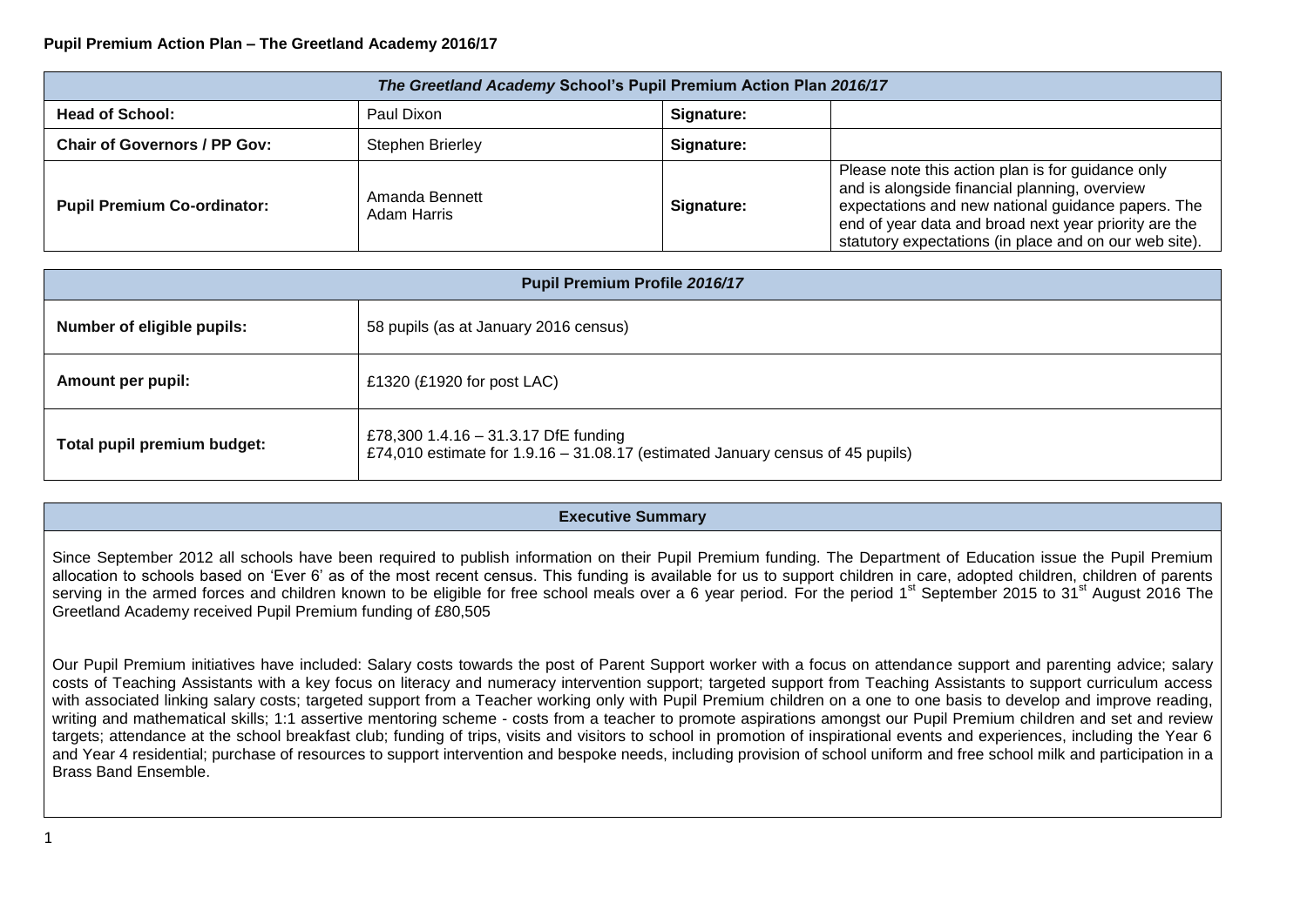In the last academic year (September 2015 to August 2016) The Greetland Academy used its Pupil Premium to provide highly targeted 1:1 and group interventions informed by regular monitoring to ensure continued academic achievement. This has focussed on literacy and numeracy precision Teaching and also includes guided reading, handwriting intervention, Fresh Start Phonics, Letters and Sounds, Rapid phonics and language development groups. Pupil Premium monitoring of impact continues with additional targeted focus on aspirational events, visitors and provision. Pupil premium children continue to have all trips and visits funded, additional resources purchased, free attendance at breakfast club, alongside additional booster and intervention provision.

2016 Year 6 Pupil Premium leavers attaining expected standard (or above) in the end of Key Stage 2 assessment: 100% (15/15) Maths; 93.3% (14/15) English Grammar, Punctuation and Spelling; 80% (12/15) English Writing and 93.3% (14/15) Reading. For comparison, non-Pupil Premium children attaining the expected standard (or above) in the end of Key Stage 2 assessment: 100% (44/44) Maths; 90.9% (40/44) English Grammar, Punctuation and Spelling; 81.8% (36/44) English Writing and 95.5% (42/44) Reading.

Due to the continued success of Pupil Premium children at the academy many of the strategies we have used will draw upon the lessons learned and strategies of the previous year. We will continue to use current educational research to shape our Pupil Premium offer and in line with EEF finding will be investing funding into further developing teacher feedback, Meta-cognition and self-regulation approaches in order to maximise wave 1 teaching. This focus on academic support will be complimented by the nurturing and pastoral role of the PSW.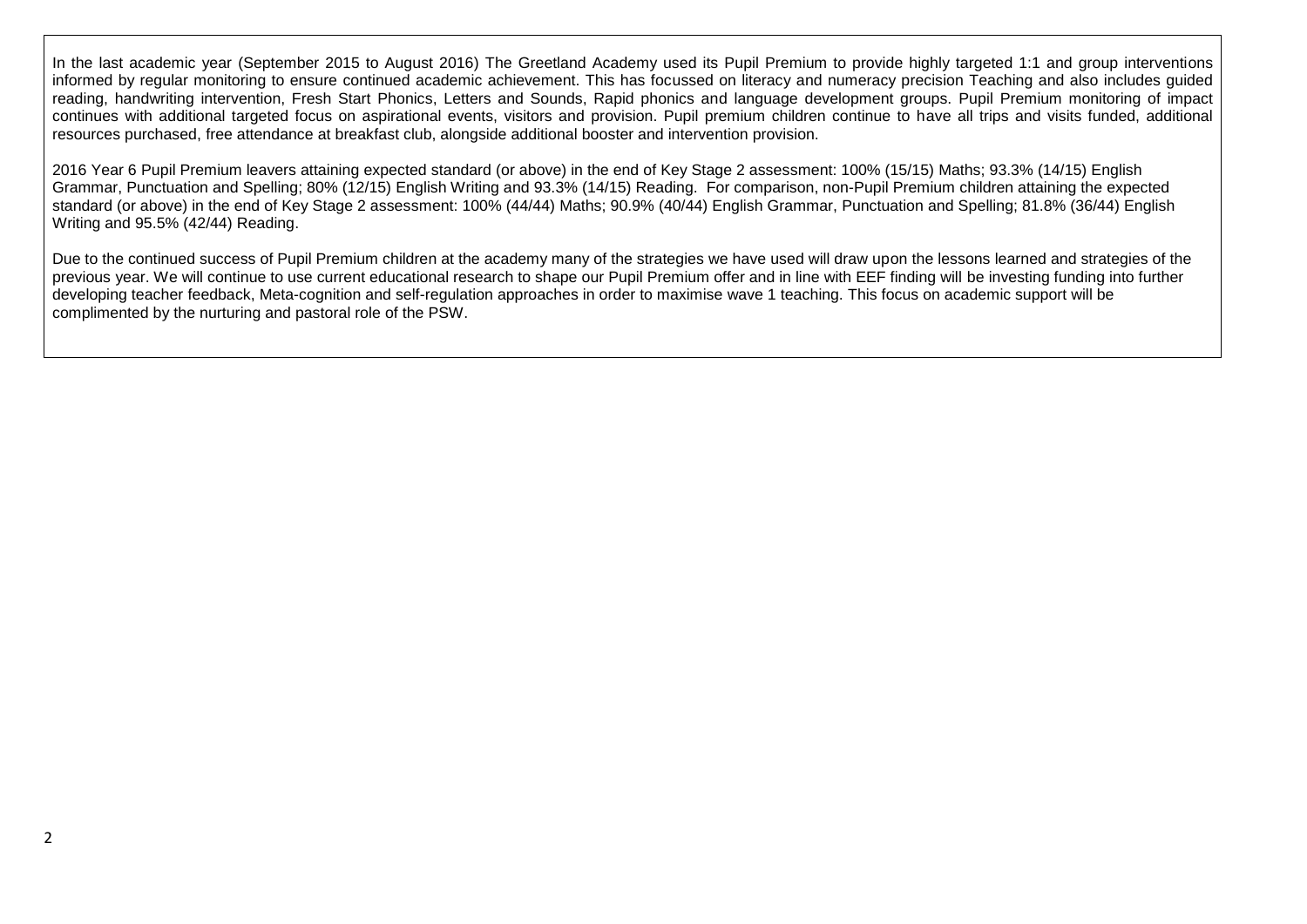## **Pupil Premium Action plan – The Greetland Academy 2016/17**

| <b>Strategy</b>                                                                                                                                                                                                                 | <b>Outcomes and success</b><br>criteria                                                                                                                                                            | <b>Owner</b>                          | <b>Milestones</b>                                                                                                                                                                             | <b>Completed</b>                                               | <b>Review</b><br>date                                    | <b>Cost per</b><br>pupil<br>(average) | <b>Total cost</b>                   |
|---------------------------------------------------------------------------------------------------------------------------------------------------------------------------------------------------------------------------------|----------------------------------------------------------------------------------------------------------------------------------------------------------------------------------------------------|---------------------------------------|-----------------------------------------------------------------------------------------------------------------------------------------------------------------------------------------------|----------------------------------------------------------------|----------------------------------------------------------|---------------------------------------|-------------------------------------|
| 1. Use of the post of<br>Parent Support worker<br>with a focus on<br>attendance support and<br>parenting advice. To                                                                                                             | Continue to maintain<br>high attendance rates<br>for disadvantaged<br>pupils (95%+ target)                                                                                                         | <b>PSW</b>                            | Weekly monitoring + half<br>termly check on attendance<br>results.                                                                                                                            | (each half<br>term through<br>the academic<br>year)            | <b>WB</b><br>1.11.16                                     | £276                                  | £16,033                             |
| ensure children are in<br>school, ready to learn<br>and able to progress<br>appropriately. Support<br>to remove barriers to<br>effective learning.                                                                              | PSW allocation to<br>support and monitor<br>No 'Persistent Absence'<br>PP children on census<br>(2 last year)<br>To ensure the<br>contribution retains<br>96%+ attendance<br>(whole school target) |                                       | % target monitoring review<br>termly.                                                                                                                                                         |                                                                |                                                          |                                       |                                     |
| 2. Targeted and<br>structured use of<br>teaching assistants,<br>placed and acting upon<br>need, with a focus on<br>developing English and<br>Maths skills, including<br>focus on those pupils<br>who are High Attaining<br>(HA) | Review use of TA to<br>$\sim$<br>ensure effective<br>deployment continues<br>$\sim$<br>All pupils (100%) have<br>the opportunity to make<br>expected progress or<br>better.                        | <b>SENCo</b>                          | November deadline re audits<br>and action plans. TA & staff<br>updates. Plan future needs.<br>Termly data measures re<br>progress to Governors re PP<br>pupils.<br>% target monitoring review | 1.11.16<br>(each half<br>term through<br>the academic<br>year) | <b>WB</b><br>9.11.15<br>followed<br>by each<br>half term | £688                                  | £37,947<br>$+$<br>£800<br>resources |
|                                                                                                                                                                                                                                 |                                                                                                                                                                                                    |                                       | termly                                                                                                                                                                                        |                                                                |                                                          |                                       |                                     |
| 3. Targeted support<br>Working only with Pupil<br>Premium children on a<br>one to one basis to<br>develop and improve<br>reading, writing and<br>maths.                                                                         | Effective interventions<br>with all pupils (100%)<br>having the opportunity<br>to make expected<br>progress or better.                                                                             | <b>SENCo &amp; PP</b><br>co-ordinator | Half termly tacking of<br>intervention impact on all<br>interventions via tracking &<br>SMT planned monitoring.<br>% target monitoring review<br>termly                                       | 1.11.16<br>(each half<br>term through<br>the academic<br>year) | <b>WB</b><br>9.11.15<br>followed<br>by each<br>half term | Within 2                              | Within 2                            |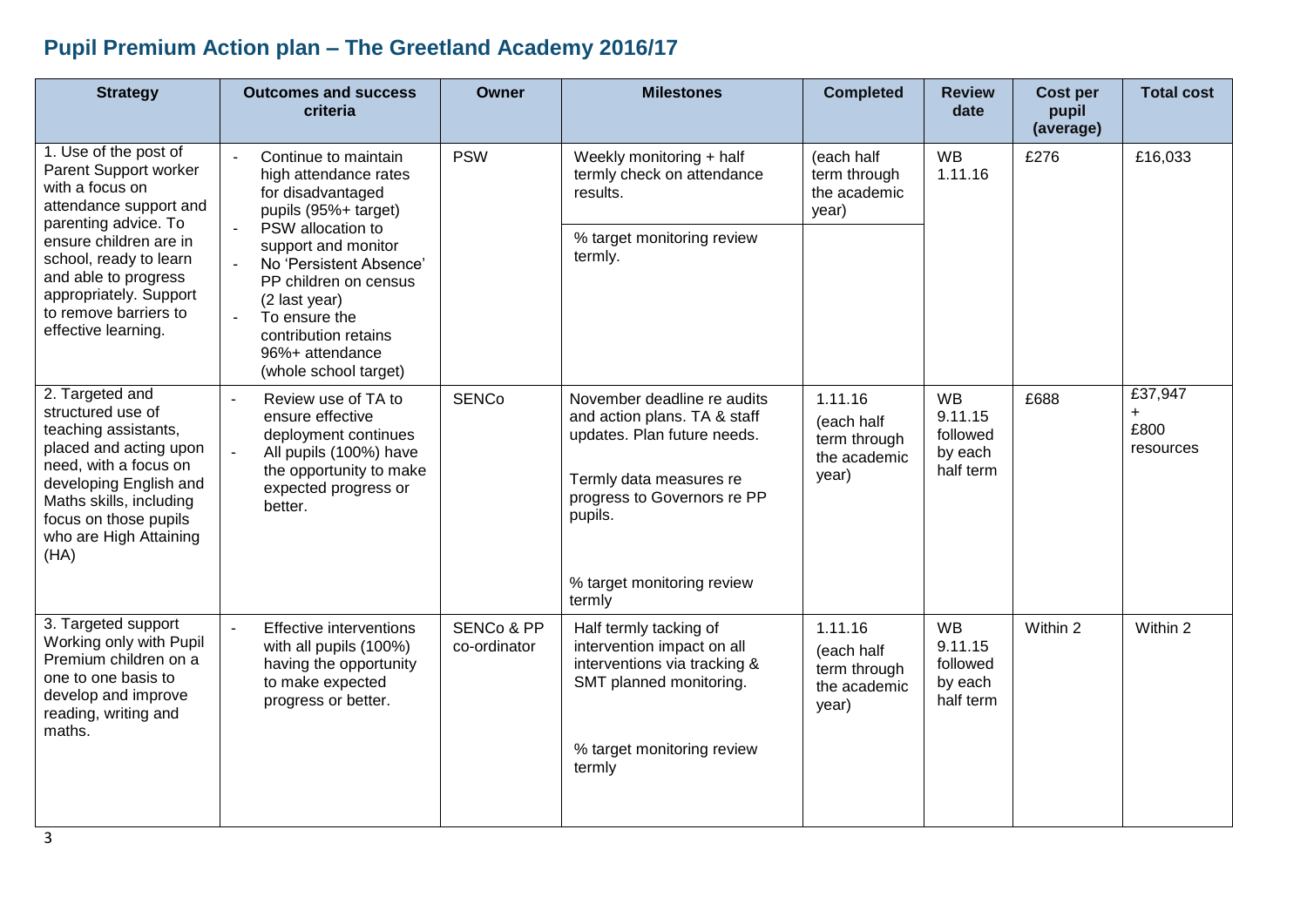| 4. Provide training and<br>carry out research to<br>maximise capacity for<br>effective Teacher<br>feedback,<br>Meta-cognition and self-<br>regulation approaches<br>5. Provision of the | increase impact of high<br>quality teaching in line<br>with EEF research<br>$\overline{a}$<br>All pupils (100%) have<br>the opportunity to make<br>expected progress or<br>better.<br>Ensure children are<br>$\mathbf{r}$                                                                                            | Deputy Head<br>Bursar & | Tracked and reported end of<br>Autumn term the subsequent<br>half terms.<br>Tracking via 1:1 outcome<br>meetings.<br>Continuous tracking by senior                      | (each half<br>term through<br>the academic<br>year)<br>Weekly       | Each<br>half term<br>Weekly                                 | E9<br>£102                                                  | $\overline{\text{Within}}$ 2<br>£500 cost of<br>support from<br><b>TSA</b><br>£5,928 |
|-----------------------------------------------------------------------------------------------------------------------------------------------------------------------------------------|----------------------------------------------------------------------------------------------------------------------------------------------------------------------------------------------------------------------------------------------------------------------------------------------------------------------|-------------------------|-------------------------------------------------------------------------------------------------------------------------------------------------------------------------|---------------------------------------------------------------------|-------------------------------------------------------------|-------------------------------------------------------------|--------------------------------------------------------------------------------------|
| school breakfast club                                                                                                                                                                   | ready for the start of the<br>days learning.<br>Target to maintain:<br>31 / 58 (53.4%)<br>(2015/16 30 out of 57<br>breakfast $club - 52.63\%)$                                                                                                                                                                       | <b>SBM</b>              | staff.<br>Half termly tracking re %<br>target.                                                                                                                          |                                                                     |                                                             |                                                             |                                                                                      |
| 6. Funding of trips, visits<br>and visitors to school -<br>in promotion of<br>inspirational events and<br>experiences, including<br>the Year 6 and Year 4<br>residential visits.        | Ensure all pupils can<br>$\mathbf{r}$<br>access inspirational<br>events and experiences<br>on offer without negative<br>impacts on other needs.<br>% Target to maintain for<br>residential and trips<br>18 / 19 (94.7%)<br>$(2015/16 - 37/39)$<br>(94.9%) pupils funded<br>across all residential<br>visits & trips) | Bursar &<br><b>SBM</b>  | Letters to parents/ admin<br>reminding of offer.<br>Half termly tracking by senior<br>staff - reporting against targets                                                 | October 2016<br>(each half<br>term through<br>the academic<br>year) | <b>WB</b><br>2.11.15<br>and each<br>following<br>half term. | $Y6 = 11 PP$<br>$Y4 = 8 PP$<br>£34                          | Residential<br>visits<br>£3464<br>Inspiration<br>£2000                               |
| 7. Purchase of support<br>re bespoke needs,<br>including provision of<br>school uniform and free<br>school milk.                                                                        | Ensure all children can<br>access provisional<br>support in school<br>Uniform 2014/15 was<br>$\overline{a}$<br>100% of branded<br>uniform R-Yr5 Target is<br>to maintain.<br>15/16 Figures)                                                                                                                          | Bursar &<br><b>SBM</b>  | Tracking of outcomes from 1:1<br>meetings with staff re bespoke<br>needs<br>Tracking of update by senior<br>staff - following promotions if<br>needed against % target. | Each half<br>term                                                   | Each<br>half term                                           | E40<br>$(Rec - Y5 =$<br>42 PP)<br>£43 (7 PP)<br>£392 (3 PP) | Uniform -<br>£1680<br>$Milk - £300$<br>$Music -$<br>£1105                            |
| 8. Equip provision to<br>provide a nurture space<br>at KS2 to support social<br>and emotional<br>development of pupils.                                                                 | PSW/Teacher and TA's<br>to support the social and<br>emotional development<br>of pupils.<br>Targeting 100% of PP<br>children at KS2                                                                                                                                                                                  | <b>SENDco</b>           | Track usage and report to SLT<br>and Gov's against target                                                                                                               | Termly                                                              | 6.1.17                                                      | £8.62                                                       | £500                                                                                 |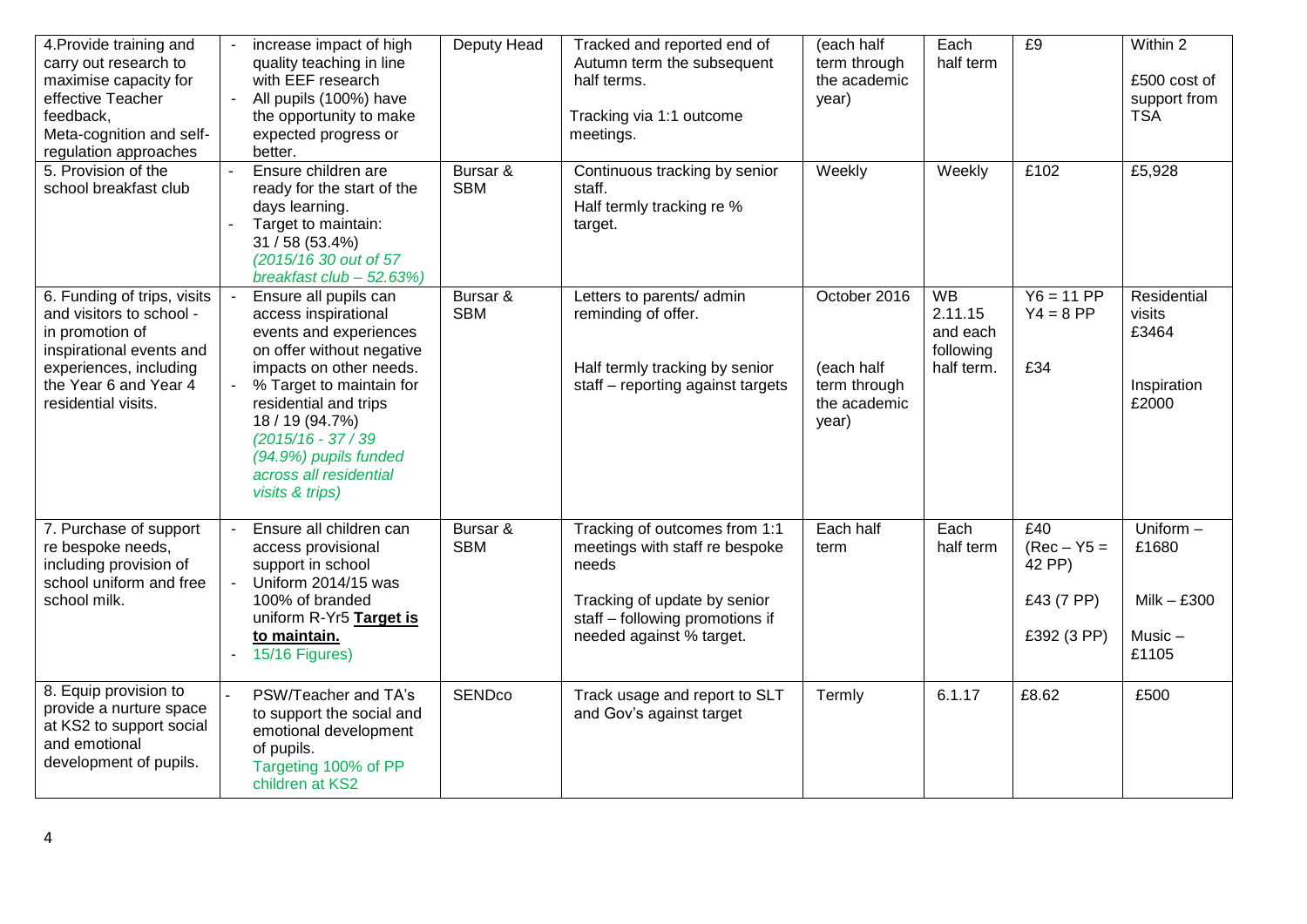| 9. Provision and<br><b>SMSC</b> promotions:<br>opportunity tailored to<br>effective use of school<br>individual needs;<br>resourcing to increase<br>including spiritual,<br>pupil participation in<br>moral, social and<br>cultural learning as<br>(including internal and<br>identified through Pupil<br>voice (1:1 PP<br>interviews and<br>exposure to arts and<br>questionnaires). |                                                                                                                                                                    | Deputy Head | Organise, promote & train<br>appropriate staff.<br>Assembly and 1:1 outcomes                                                                         | Autumn term<br>Termly | Termly<br>Termly | £63.50                                  | £3683   |
|---------------------------------------------------------------------------------------------------------------------------------------------------------------------------------------------------------------------------------------------------------------------------------------------------------------------------------------------------------------------------------------|--------------------------------------------------------------------------------------------------------------------------------------------------------------------|-------------|------------------------------------------------------------------------------------------------------------------------------------------------------|-----------------------|------------------|-----------------------------------------|---------|
|                                                                                                                                                                                                                                                                                                                                                                                       | activities linked to SMSC<br>external visits; intra and<br>inter school competition,<br>cultural experiences)                                                      |             | tracking-SMT reports<br>Termly reports: identify pupil<br>participation, broken down into<br>individual records and % -<br>continuous % improvement. |                       |                  |                                         |         |
|                                                                                                                                                                                                                                                                                                                                                                                       | Evidenced by increased<br>% of pupils participating<br>in above related<br>activities.<br>Target: 96%+ of all PP<br>engage in at least 2 of<br>the above per year. |             | Collection and evaluation of<br>pupil voice                                                                                                          | Termly                | Termly           |                                         |         |
|                                                                                                                                                                                                                                                                                                                                                                                       |                                                                                                                                                                    |             |                                                                                                                                                      |                       |                  | <b>Total pupil premium expenditure:</b> | £74,010 |
|                                                                                                                                                                                                                                                                                                                                                                                       |                                                                                                                                                                    |             | All pupil costs an average and spends dependant on bespoke needs which can fluctuate during an academic year.                                        |                       |                  |                                         |         |
| 1st April 2016 - 31st March 2017:                                                                                                                                                                                                                                                                                                                                                     |                                                                                                                                                                    | £78,300     | Based on Jan 16 Census: £1320 x 55 + £1900 x 3 (adopted):                                                                                            |                       |                  |                                         |         |
| 1st April 2017 - 31st March 2018:                                                                                                                                                                                                                                                                                                                                                     |                                                                                                                                                                    | £61,140     | Based on est. Jan 17 Census: £1320 x 42 + £1900 x 3 (1 LAC, 2 adopted)                                                                               |                       |                  |                                         |         |
| Therefore funding for academic financial year:                                                                                                                                                                                                                                                                                                                                        |                                                                                                                                                                    |             |                                                                                                                                                      |                       |                  |                                         |         |
| 1st Sept 16 - 31st March 2017:                                                                                                                                                                                                                                                                                                                                                        |                                                                                                                                                                    | £58,725     |                                                                                                                                                      |                       |                  |                                         |         |
| 1st April 17 - 31st Aug 2017:                                                                                                                                                                                                                                                                                                                                                         |                                                                                                                                                                    | £15,285     |                                                                                                                                                      |                       |                  |                                         |         |
| 2016/2017 Academy Funding:                                                                                                                                                                                                                                                                                                                                                            |                                                                                                                                                                    | £74,010     |                                                                                                                                                      |                       |                  |                                         |         |